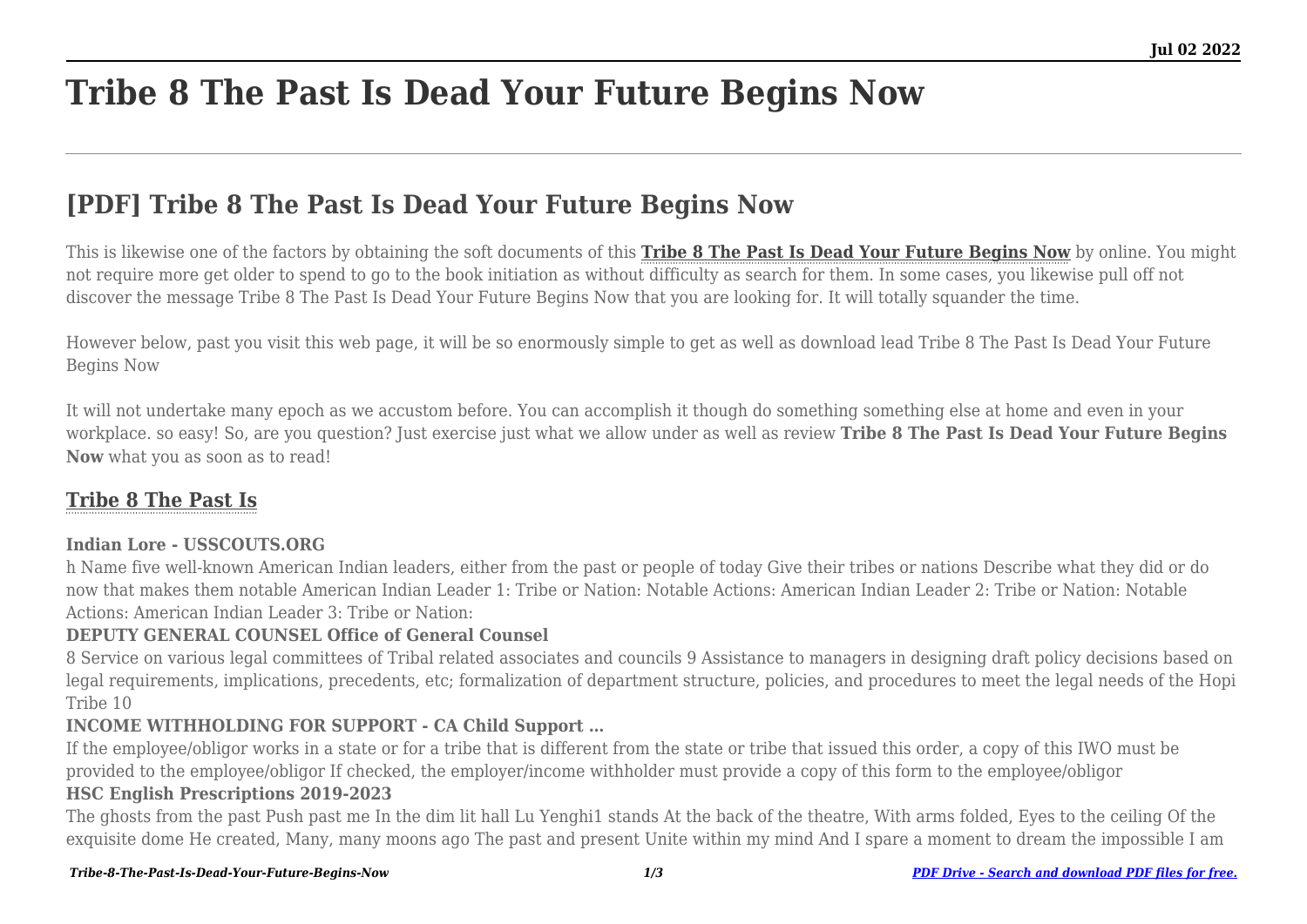standing on the stage Presenting a poetry recital

#### **For release 10:00 a.m. (ET) Thursday, June 16, 2022 USDL-22 …**

\$2816 and accounted for 688 percent of total compensation, while benefits cost \$1274 and accounted for the remaining 312 percent Total compensation costs for civilian workers were \$1560 at the 10th wage percentile, \$3139 at the 50th (median) wage percentile, and \$7858 at the 90th wage percentile (See charts 1 and 2, and tables A and 1)

#### **Superior Court of Washington, County of**

Petitioner can get a court order from the children's home state (or tribe) [] There is no valid custody order or open custody case in the children's home state (name of state or tribe): If no case is filed in the children's home state (or tribe) by the time the children have been in Washington for 6 months, (date), Washington

#### **HOMEOWNER ASSISTANCE FUND GUIDANCE U.S.**

Tribe (or, if applicable, the tribally designated housing entity of an Indian Tribe) that was has had 20% or more of its population living in poverty over the past 30 years as measured by the three most recent decennial censuses In addition, an individual may be determined to be a defined in 47 CFR 81(b) (or any successor regulation

#### **Physician's Statement— Case Number: JV-220(A) Attachment**

8 9 Provide to the court your assessment of the child's overall mental health I don't know I don't know I don't know Describe the child's symptoms, including duration, and the child's treatment plan a Describe the child's response to any current psychotropic medication b

#### **The 1928 Baker Roll and Records of the Eastern Cherokee …**

5 Applicant not recognized as a member by the tribe 6 Lack of evidence of contribution to purchase of the Qualla Boundary or other tribal lands 7 Applicant is a member of the Western Cherokees 8 Any previous rights lost through non-affiliation with the Eastern Band 9 Parents of applicant (one being white) were married since June 7, 1897, apart

#### **12-19-17 Fact Sheet American Indians and Alaska Natives**

use disorder in the past year—almost three times that of the general population 5 • The overall rate of alcohol consumption among AI/ AN (439%) is significantly lower than the national average (552%) However, there are differences by age and region and tribe, with some tribes having distinctly higher and lower rates 6

#### **Overview of Qualitative Research - San Jose State University**

c The study of the cultural past of a group of people d Judging people from a different culture according to the standards of your own culture 20 Which of the following is usually not a characteristic of qualitative research? a Design flexibility b Dynamic systems c Naturalistic inquiry d Deductive design 21

#### **Applying for an Originating Agency Identifier (ORI) Non …**

Proof that the tribe receives funds under the Indian Self Determination and Education Assistance Act, Title 25, United States Code (USC), Section 450 et seq or the Tribally Fingerprint-based background check completed in the past 5 years Examples Document outlining responsibilities of Child Protective Services Agency

#### **THE HOLOCAUST WAS FORETOLD - Bible Numbers For Life**

1942 aligns with the 753rd chapter of the Bible, Jeremiah 8 PROPHECY: Jeremiah cries out: "At that time' says the LORD they shall bring out the